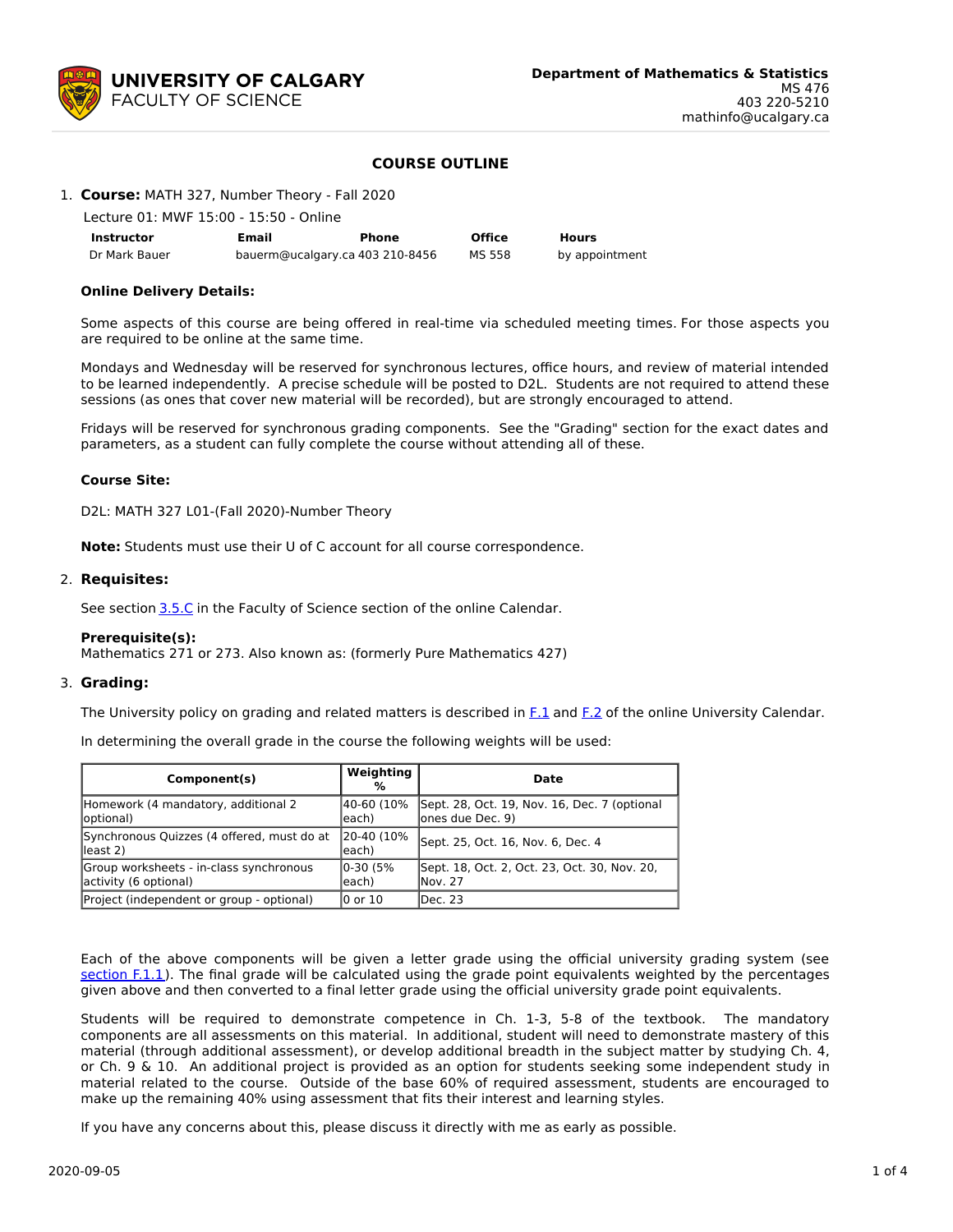# 4. **Missed Components Of Term Work:**

The university has suspended the requirement for students to provide evidence for absences. Please do not attend medical clinics for medical notes or Commissioners for Oaths for statutory declarations.

In the event that a student legitimately fails to submit any online assessment on time (e.g. due to illness etc...), please contact the course coordinator, or the course instructor if this course does not have a coordinator to arrange for a re-adjustment of a submission date. Absences not reported within 48 hours will not be accommodated. If an excused absence is approved, then the percentage weight of the legitimately missed assignment could also be pro-rated among the components of the course.

## 5. **Scheduled Out-of-Class Activities:**

There are no scheduled out of class activities for this course.

## 6. **Course Materials:**

Required Textbook(s):

Martin H. Weissman, An Illustrated Theory of Numbers. American Mathematical Society.

In order to successfully engage in their learning experiences at the University of Calgary, students taking online, remote and blended courses are required to have reliable access to the following technology:

- A computer with a supported operating system, as well as the latest security, and malware updates;
- A current and updated web browser;
- Webcam/Camera (built-in or external);
- Microphone and speaker (built-in or external), or headset with microphone;
- Current antivirus and/or firewall software enabled;
- Stable internet connection.

For more information please refer to the UofC **[ELearning](https://elearn.ucalgary.ca/technology-requirements-for-students)** online website.

## 7. **Examination Policy:**

The quizzes are designed to be completed during class time on the specified dates. Each quiz is designed to be completed in under 35 minutes, with an extra 15 minutes of time to deal with technical issues/submissions. Time will be adjusted for SAS students according to their accommodation letter. Other students requiring accommodations for exceptional circumstances will need to arrange these with the instructor no less than 7 days before the exam.

No aids are allowed on tests or examinations.

Students should also read the Calendar, [Section](http://www.ucalgary.ca/pubs/calendar/current/g.html) G, on Examinations.

## 8. **Approved Mandatory And Optional Course Supplemental Fees:**

There are no mandatory or optional course supplemental fees for this course.

## 9. **Writing Across The Curriculum Statement:**

For all components of the course, in any written work, the quality of the student's writing (language, spelling, grammar, presentation etc.) can be a factor in the evaluation of the work. See also Section [E.2](http://www.ucalgary.ca/pubs/calendar/current/e-2.html) of the University Calendar.

## 10. **Human Studies Statement:**

Students will not participate as subjects or researchers in human studies.

See also **[Section](http://www.ucalgary.ca/pubs/calendar/current/e-5.html) E.5** of the University Calendar.

## 11. **Reappraisal Of Grades:**

A student wishing a reappraisal, should first attempt to review the graded work with the Course coordinator/instructor or department offering the course. Students with sufficient academic grounds may request a reappraisal. Non-academic grounds are not relevant for grade reappraisals. Students should be aware that the grade being reappraised may be raised, lowered or remain the same. See [Section](http://www.ucalgary.ca/pubs/calendar/current/i-3.html) I.3 of the University Calendar.

a. **Term Work:** The student should present their rationale as effectively and as fully as possible to the Course coordinator/instructor within **ten business days** of either being notified about the mark, or of the item's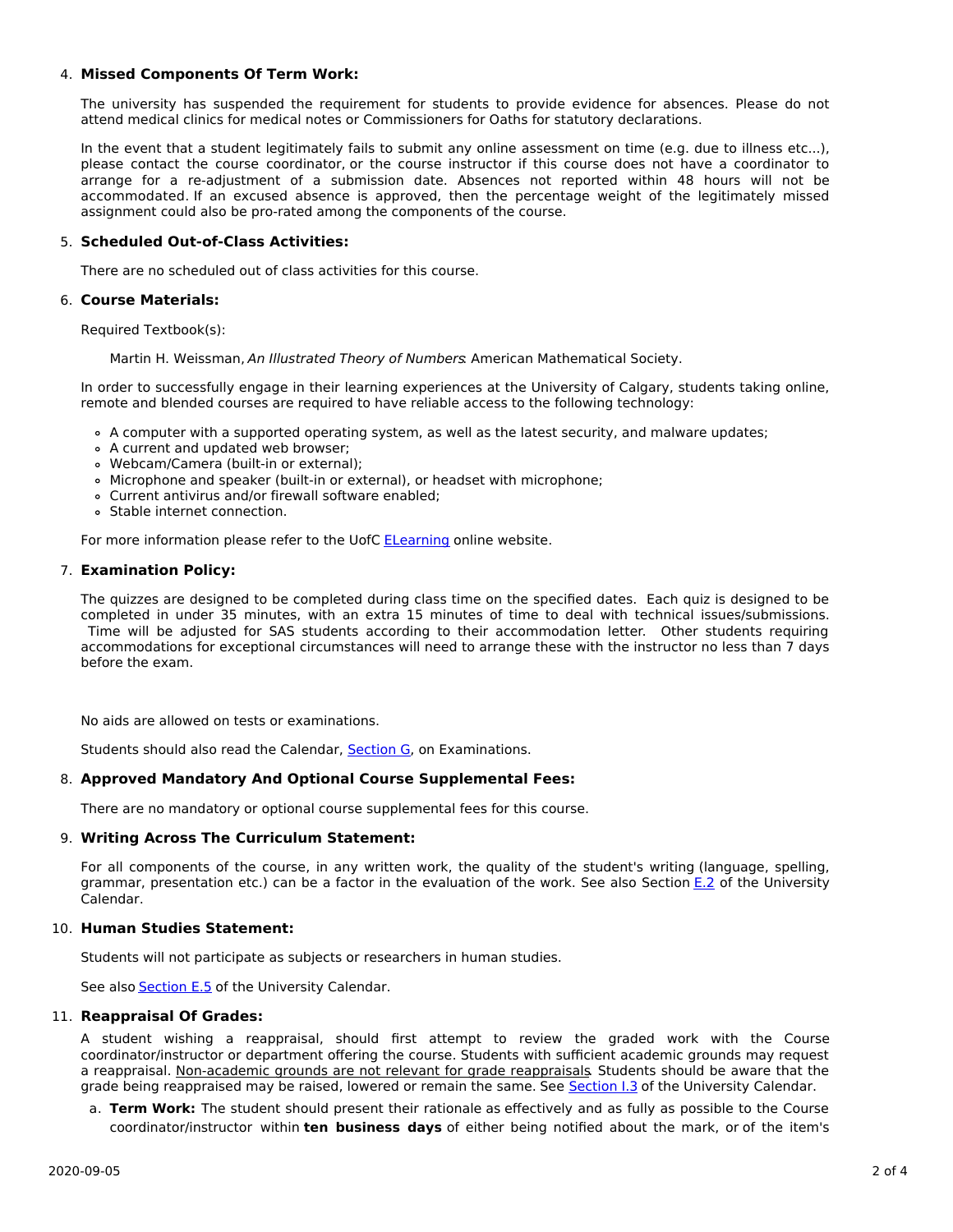return to the class. If the student is not satisfied with the outcome, the student shall submit the Reappraisal of Graded Term work form to the department in which the course is offered within 2 business days of receiving the decision from the instructor. The Department will arrange for a reappraisal of the work within the next ten business days. The reappraisal will only be considered if the student provides a detailed rationale that outlines where and for what reason an error is suspected. See sections  $1.1$  and  $1.2$  of the University Calendar

b. **Final Exam:**The student shall submit the request to Enrolment Services. See [Section](http://www.ucalgary.ca/pubs/calendar/current/i-3.html) I.3 of the University Calendar.

# 12. **Other Important Information For Students:**

- a. **Mental Health** The University of Calgary recognizes the pivotal role that student mental health plays in physical health, social connectedness and academic success, and aspires to create a caring and supportive campus community where individuals can freely talk about mental health and receive supports when needed. We encourage you to explore the mental health resources available throughout the university community, such as counselling, self-help resources, peer support or skills-building available through the SU Wellness Centre (Room 370, MacEwan Student Centre, Mental Health [Services](https://www.ucalgary.ca/wellnesscentre/services/mental-health-services) Website) and the Campus Mental Health Strategy website [\(Mental](http://www.ucalgary.ca/mentalhealth) Health).
- b. **SU Wellness Center:** For more information, see [www.ucalgary.ca/wellnesscentre](http://www.ucalgary.ca/wellnesscentre) or call [403-210-9355](tel:4032109355).
- c. **Sexual Violence:** The Sexual Violence Support Advocate, Carla Bertsch, can provide confidential support and information regarding sexual violence to all members of the university community. Carla can be reached by email [\(svsa@ucalgary.ca](mailto:svsa@ucalgary.ca)) or phone at [403-220-2208](tel:4032202208). The complete University of Calgary policy on sexual violence can be viewed at [\(https://www.ucalgary.ca/policies/files/policies/sexual-violence-policy.pdf\)](https://www.ucalgary.ca/policies/files/policies/sexual-violence-policy.pdf)
- d. **Misconduct:** Academic misconduct (cheating, plagiarism, or any other form) is a very serious offence that will be dealt with rigorously in all cases. A single offence may lead to disciplinary probation or suspension or expulsion. The Faculty of Science follows a zero tolerance policy regarding dishonesty. Please read the sections of the University Calendar under [Section](http://www.ucalgary.ca/pubs/calendar/current/k.html) K. Student Misconduct to inform yourself of definitions, processes and penalties. Examples of academic misconduct may include: submitting or presenting work as if it were the student's own work when it is not; submitting or presenting work in one course which has also been submitted in another course without the instructor's permission; collaborating in whole or in part without prior agreement of the instructor; borrowing experimental values from others without the instructor's approval; falsification/ fabrication of experimental values in a report. **These are only examples**.
- e. **Academic Accommodation Policy:** Students needing an accommodation because of a disability or medical condition should contact Student Accessibility Services in accordance with the procedure for accommodations for students with disabilities available at [procedure-for-accommodations-for-students-with](http://www.ucalgary.ca/policies/files/policies/procedure-for-accommodations-for-students-with-disabilities_0.pdf)disabilities.pdf.

Students needing an accommodation in relation to their coursework or to fulfill requirements for a graduate degree, based on a protected ground other than disability, should communicate this need, preferably in writing, to the Associate Head of the Department of Mathematics & Statistics, Mark Bauer by email bauerm@ucalgary.ca or phone 403-220-4189. Religious accommodation requests relating to class, test or exam scheduling or absences must be submitted no later than **14 days** prior to the date in question. See [Section](http://www.ucalgary.ca/pubs/calendar/current/e-4.html) E.4 of the University Calendar.

- f. **Freedom of Information and Privacy:** This course is conducted in accordance with the Freedom of Information and Protection of Privacy Act (FOIPP). Students should identify themselves on all written work by placing their name on the front page and their ID number on each subsequent page. For more information, see Legal [Services](http://www.ucalgary.ca/legalservices/foip) website.
- g. **Student Union Information:** VP [Academic](http://www.su.ucalgary.ca/contact), Phone: [403-220-3911](tel:4032203911) Email: [suvpaca@ucalgary.ca](mailto:suvpaca@ucalgary.ca). SU Faculty Rep., Phone: [403-220-3913](tel:4032203913) Email: [sciencerep@su.ucalgary.ca](mailto:sciencerep@su.ucalgary.ca). Student [Ombudsman](https://www.ucalgary.ca/ombuds/), Email: [ombuds@ucalgary.ca](mailto:%20ombuds@ucalgary.ca).
- h. **Surveys:** At the University of Calgary, feedback through the Universal Student Ratings of Instruction [\(USRI](http://www.ucalgary.ca/usri)) survey and the Faculty of Science Teaching Feedback form provides valuable information to help with evaluating instruction, enhancing learning and teaching, and selecting courses. Your responses make a difference - please participate in these surveys.
- i. **Copyright of Course Materials:** All course materials (including those posted on the course D2L site, a course website, or used in any teaching activity such as (but not limited to) examinations, quizzes, assignments, laboratory manuals, lecture slides or lecture materials and other course notes) are protected